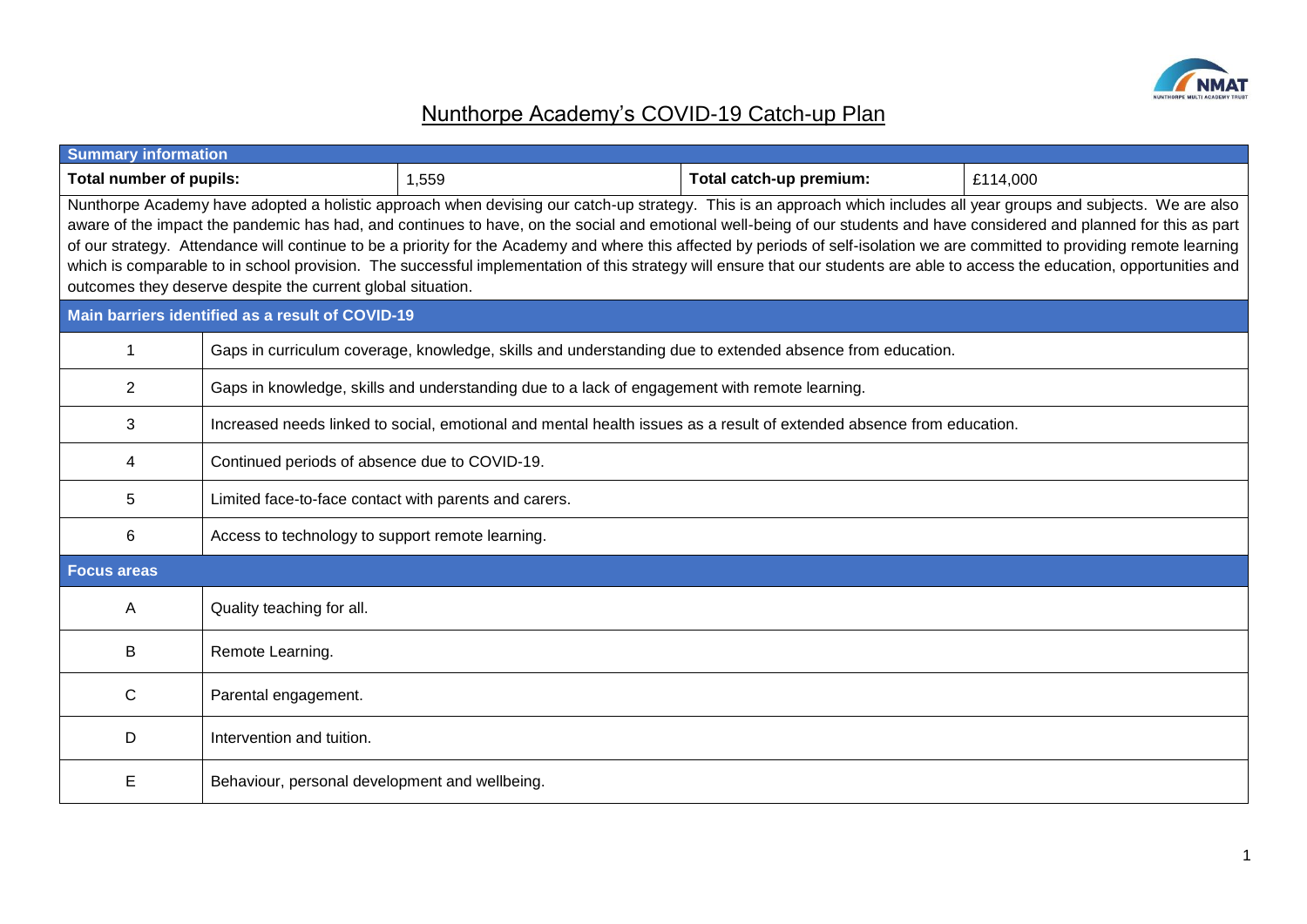

| <b>Quality teaching for all</b><br>Barriers: 1 and 2         |                                                                                                                                                                                                                                    |                                |                                                    |                                    |                                                                                                                           |                                                                                                                                                                                                                                                        |                   |  |  |  |
|--------------------------------------------------------------|------------------------------------------------------------------------------------------------------------------------------------------------------------------------------------------------------------------------------------|--------------------------------|----------------------------------------------------|------------------------------------|---------------------------------------------------------------------------------------------------------------------------|--------------------------------------------------------------------------------------------------------------------------------------------------------------------------------------------------------------------------------------------------------|-------------------|--|--|--|
| Area                                                         | Intervention                                                                                                                                                                                                                       | Year<br>Group                  | <b>Frequency</b>                                   | Length of<br>intervention<br>cycle | Intended outcome and<br>success criteria                                                                                  | How will we know it has been<br>implemented well?                                                                                                                                                                                                      | <b>Staff Lead</b> |  |  |  |
| All subjects<br>including<br>pastoral<br>curriculum<br>plans | Curriculum plans for 2020/21<br>amended for each subject to<br>ensure that essential<br>knowledge and skills are<br>covered.                                                                                                       | All                            | Reviewed<br>Summer<br>2020.<br>Ongoing<br>reviews. | <b>Not</b><br>applicable           | All students receive a<br>curriculum that takes into<br>account the lost learning due<br>to lockdown.                     | All plans reviewed Vice<br>$\bullet$<br>Principal and the relevant<br>Assistant Vice Principal lead.<br>Academy QA process will<br>$\bullet$<br>monitor implementation in<br>planning, lessons and books.<br>Standing agenda item in LMM.<br>$\bullet$ | Vice Principal    |  |  |  |
| All subjects<br>including<br>pastoral<br>Curriculum<br>plans | Each Subject Leader has<br>completed a post Covid-19<br>planning document for each<br>year group. This details how<br>gaps will be addressed and<br>how CPM have been adapted<br>in response to the pandemic.                      | All                            | Completed<br>Autumn<br>2020                        | <b>Not</b><br>applicable           | All students receive a<br>curriculum that takes into<br>account the lost learning due<br>to lockdown.                     | All plans reviewed Vice<br>$\bullet$<br>Principal and the relevant<br>Assistant Vice Principal lead.<br>Academy QA process will<br>$\bullet$<br>monitor implementation in<br>planning, lessons and books.                                              | AVP SLT lead      |  |  |  |
| All externally<br>assessed<br>subjects                       | GCSE and A Level planning<br>has been reviewed and<br>adapted to reflect the changes<br>to assessment arrangements<br>in certain subjects.                                                                                         | Year 11<br>(and<br>Year<br>13) | Reviewed<br>Summer<br>2020.<br>Ongoing<br>reviews. | Throughout<br>the year.            | All students receive a<br>curriculum that takes into<br>account the changes to the<br>Summer 2020 exam<br>Specifications. | Reviewed by the relevant<br>$\bullet$<br>Assistant Vice Principal lead.<br>Academy QA process will<br>$\bullet$<br>monitor implementation in<br>planning, lessons and books.                                                                           | AVP SLT lead      |  |  |  |
| All externally<br>assessed<br>subjects                       | In subjects where full<br>specification content is still to<br>be covered, subject leaders<br>have modified plans to ensure<br>that essential skills and<br>knowledge are covered.                                                 | Year 11<br>(and<br>Year<br>13) | Reviewed<br>Summer<br>2020.<br>Ongoing<br>reviews. | Throughout<br>the year.            | All students receive a<br>curriculum that takes into<br>account the changes to the<br>Summer 2020 exam<br>Specifications. | Reviewed by the relevant<br>$\bullet$<br>Assistant Vice Principal lead.<br>Academy QA process will<br>$\bullet$<br>monitor implementation in<br>planning, lessons and books.                                                                           | AVP SLT lead      |  |  |  |
| All staff                                                    | Supporting for teaching staff<br>after significant period of<br>absence. CPD to focus on:<br>Non negotiables<br>differentiation<br>$\bullet$<br>ready, respectful, safe in<br>$\bullet$<br>lessons<br>Remote learning<br>$\bullet$ | All                            | CPD will<br>occur<br>throughout<br>the year        | <b>Not</b><br>applicable           | All students receive a high<br>quality amended curriculum<br>that meets the needs of all<br>students.                     | Academic QA processes will<br>monitor compliance and the impact.                                                                                                                                                                                       | Vice Principal    |  |  |  |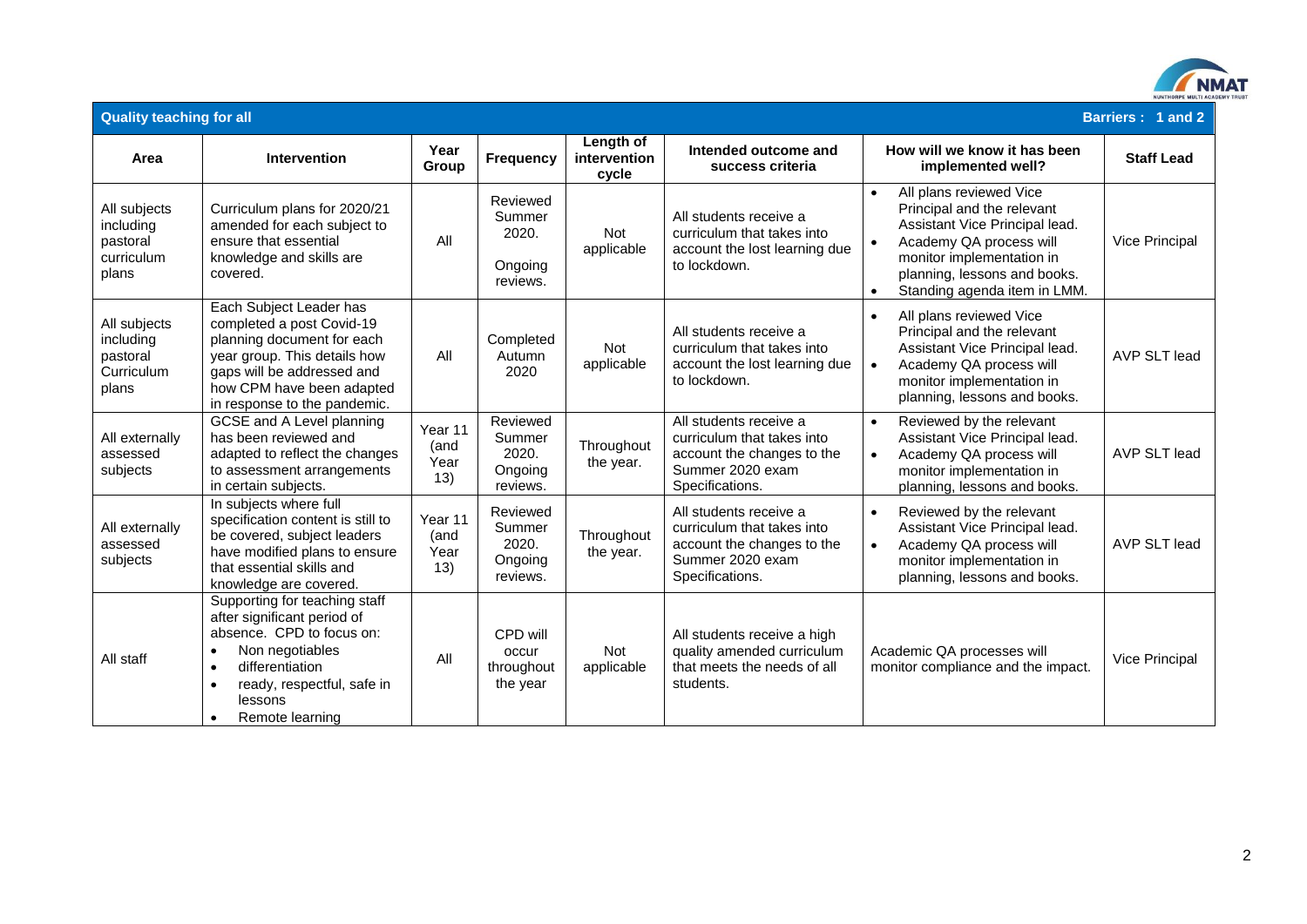

| <b>Remote Learning</b>                   |                                                                                                                                                                                               |               |                                           | <b>Barriers:</b>                   | 1, 2, 3 and 6                                                                                                                                        |                                                                                                                                                                                                                                           |                                                                                                                                                                                                                                                                                                                                                          |                                            |
|------------------------------------------|-----------------------------------------------------------------------------------------------------------------------------------------------------------------------------------------------|---------------|-------------------------------------------|------------------------------------|------------------------------------------------------------------------------------------------------------------------------------------------------|-------------------------------------------------------------------------------------------------------------------------------------------------------------------------------------------------------------------------------------------|----------------------------------------------------------------------------------------------------------------------------------------------------------------------------------------------------------------------------------------------------------------------------------------------------------------------------------------------------------|--------------------------------------------|
| Area                                     | Intervention                                                                                                                                                                                  | Year<br>Group | <b>Frequency</b>                          | Length of<br>intervention<br>cycle |                                                                                                                                                      | Intended outcome and<br>success criteria                                                                                                                                                                                                  | How will we know it has been<br>implemented well?                                                                                                                                                                                                                                                                                                        | <b>Staff Lead</b>                          |
| Remote<br>learning                       | Zoom and Teams Classroom<br>protocol updated to support<br>the return to school and then<br>to support remote learning as<br>required.                                                        | All           | When<br>required                          | Ongoing                            |                                                                                                                                                      | Lessons available on<br>Zoom/Teams for<br>isolating students.<br>Live lessons available<br>when full classes are<br>self-isolating.                                                                                                       | QA of provision on<br>$\bullet$                                                                                                                                                                                                                                                                                                                          |                                            |
| Staff training<br>for remote<br>learning | CPD sessions to introduce<br>remote learning non-<br>negotiables.                                                                                                                             | All           | Autumn<br>term and<br>then as<br>required | Ongoing                            | Consistent, whole<br>school approach to<br>delivery of remote<br>learning in place.<br>Isolating students are<br>$\bullet$<br>able to access work in | ClassCharts, Zoom and Teams<br>focusing on non-negotiables<br>and quality of work.<br>QA meetings with the relevant<br>$\bullet$<br>HoD and their SLT lead                                                                                | Vice Principal                                                                                                                                                                                                                                                                                                                                           |                                            |
| Staff training<br>for remote<br>learning | CPD training on delivering live<br>lessons through Zoom and<br>Teams. To be further<br>developed by the academy<br>Teaching and Learning Team<br>with a focus on consistent best<br>practice. | All           | Autumn<br>term and<br>then as<br>required | Ongoing                            |                                                                                                                                                      | line with that which that<br>which is covered in<br>class.<br>The impact of remote<br>learning is good and<br>does not put students at<br>a disadvantage.                                                                                 | DC data<br>$\bullet$                                                                                                                                                                                                                                                                                                                                     |                                            |
| Access to<br>remote<br>learning          | Laptops from DFE allocated<br>according to need.                                                                                                                                              | All           | Circulated<br>when<br>available           | Ongoing                            | $\bullet$                                                                                                                                            | Identified students can<br>access learning<br>remotely and also<br>complete catch up work<br>Remote learning does<br>not place students from<br>low income families at<br>any sort of educational<br>disadvantage.                        | Identified students have IT and<br>Internet access and can access<br>learning remotely (when required)<br>and are able to complete catch up<br>work to narrow gaps in<br>understanding/learning.<br>DC data                                                                                                                                              | <b>AVP Raising</b><br>Achievement-<br>Open |
| Remote<br>reading                        | On-line book provision to<br>replace access to library.                                                                                                                                       | All           | Ongoing                                   | Ongoing                            | $\bullet$<br>$\bullet$                                                                                                                               | Student literacy<br>development is not<br>hindered by covid-19<br>restrictions with the<br>availability of<br>appropriately<br>challenging reading<br>material.<br>This especially supports<br>students in Years 7 and<br>8 who currently | Reading age data shows<br>$\bullet$<br>students who have accessed<br>online books have reading ages<br>in line or above chronological<br>age. Those starting from a<br>lower base make rapid<br>progress towards<br>improvements<br>Library data demonstrates that<br>$\bullet$<br>online provision is well used, in<br>particular across years 7 and 8. | Vice Principal                             |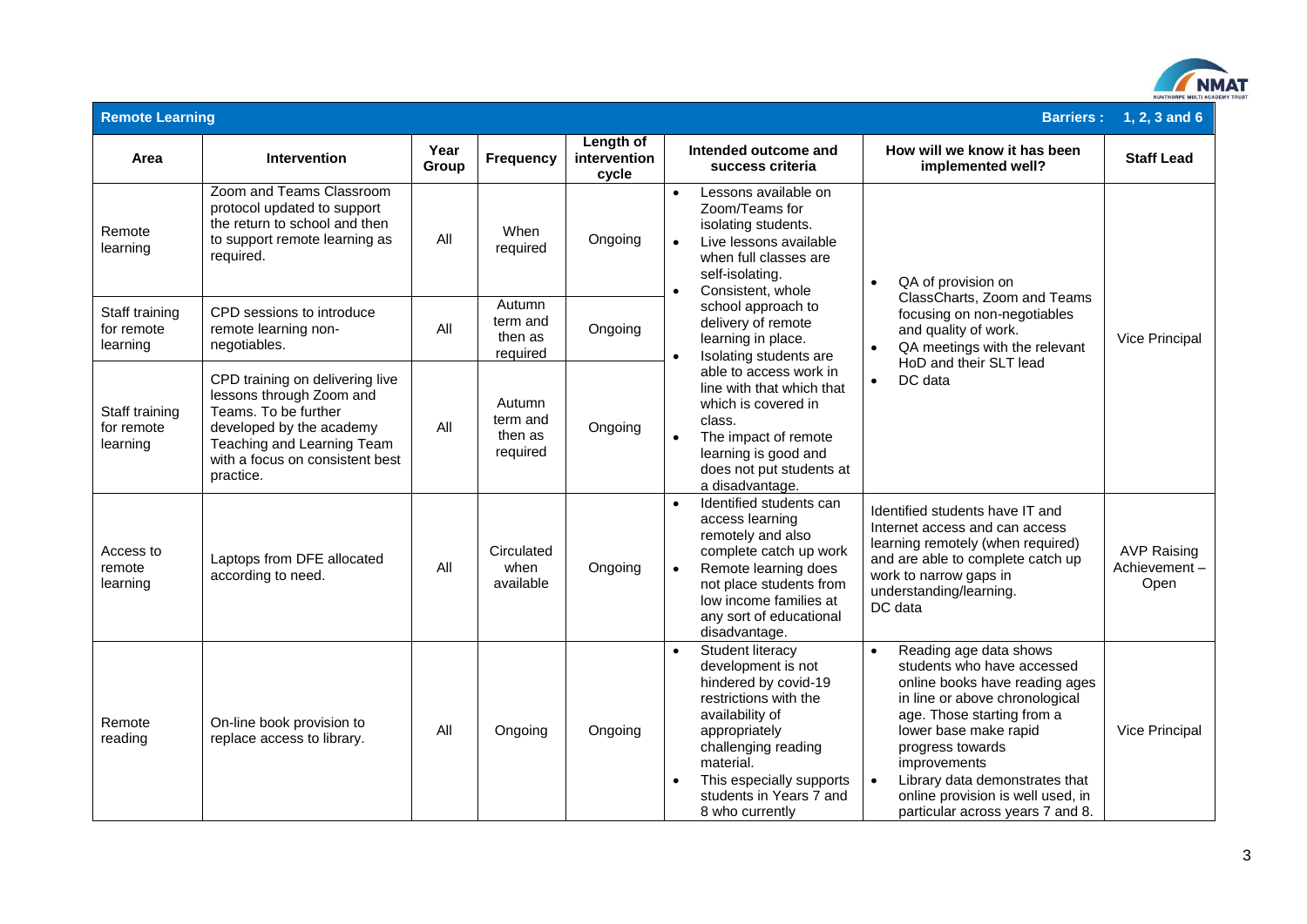

|                   |                                                                                                                                                            |                         |                |             | undertake daily silent<br>reading.<br>This links to the<br>Academy development<br>of Accelerated Reader<br>and enables students to<br>improve their reading<br>age through reading<br>material which is<br>suitably challenging. |                                                                                                                                                                                                                                                   |                                                   |
|-------------------|------------------------------------------------------------------------------------------------------------------------------------------------------------|-------------------------|----------------|-------------|----------------------------------------------------------------------------------------------------------------------------------------------------------------------------------------------------------------------------------|---------------------------------------------------------------------------------------------------------------------------------------------------------------------------------------------------------------------------------------------------|---------------------------------------------------|
| Remote<br>reading | Implement 'Step Up' Year 7 to<br>do silver; Year 8 Gold.                                                                                                   | Year 7<br>and<br>Year 8 | Ongoing        | Ongoing     | Targeted literacy intervention<br>to support students who<br>have reading ages below<br>their chronological age and<br>to develop wider reading and<br>comprehension skill.                                                      | Targeted students make<br>improvements in their reading age<br>towards achieving a reading age<br>which is in line with their<br>chronological age.                                                                                               | <b>AVP Raising</b><br>Achievement<br>Core         |
| Revision          | Revision guides purchased for<br>all KS4 students for every<br>subject they are studying                                                                   | Year 11                 | One off        | Ongoing     | All Year 11 students will<br>have access to a high quality<br>revision guide for their<br>subjects enabling cumulative<br>revision in lessons and at<br>home.                                                                    | Students are better equipped for<br>their final examinations. This is<br>evident in DC data and mock<br>examination performance.                                                                                                                  | <b>AVP Raising</b><br>Achievement<br>Core         |
| Target setting    | Complete the CAT testing to<br>rank students within the year<br>group and then devise<br>appropriate targets                                               | Year 7                  | One off        | Three hours | Additional knowledge of<br>ability of Year 7 cohort<br>enable appropriate targets to<br>be set in the absence of KS2<br>dataset.                                                                                                 | CAT test scores enable cohort to be<br>ranked and subsequent data and<br>resulting targets are used to inform<br>teaching and learning for the cohort.                                                                                            | <b>AVP Raising</b><br>Achievement<br><b>EBACC</b> |
| Staff access      | Purchase 10 staff laptops to<br>facilitate LSAs and other staff<br>to supervise and deliver the<br>lesson that teaching staff are<br>completing from home. | All                     | As<br>required | Ongoing     | Staff who are self isolating<br>but are able to work from<br>home are able to deliver the<br>lessons remotely whilst a<br>non teacher supports<br>students in the classroom.                                                     | Internal QA monitoring<br>$\bullet$<br>processes.<br>Continued accessibility of<br>$\bullet$<br>deliver of curriculum by the<br>teacher that knows their<br>students best.<br>Reduced lost teaching and<br>$\bullet$<br>reliance on supply staff. | Vice Principal                                    |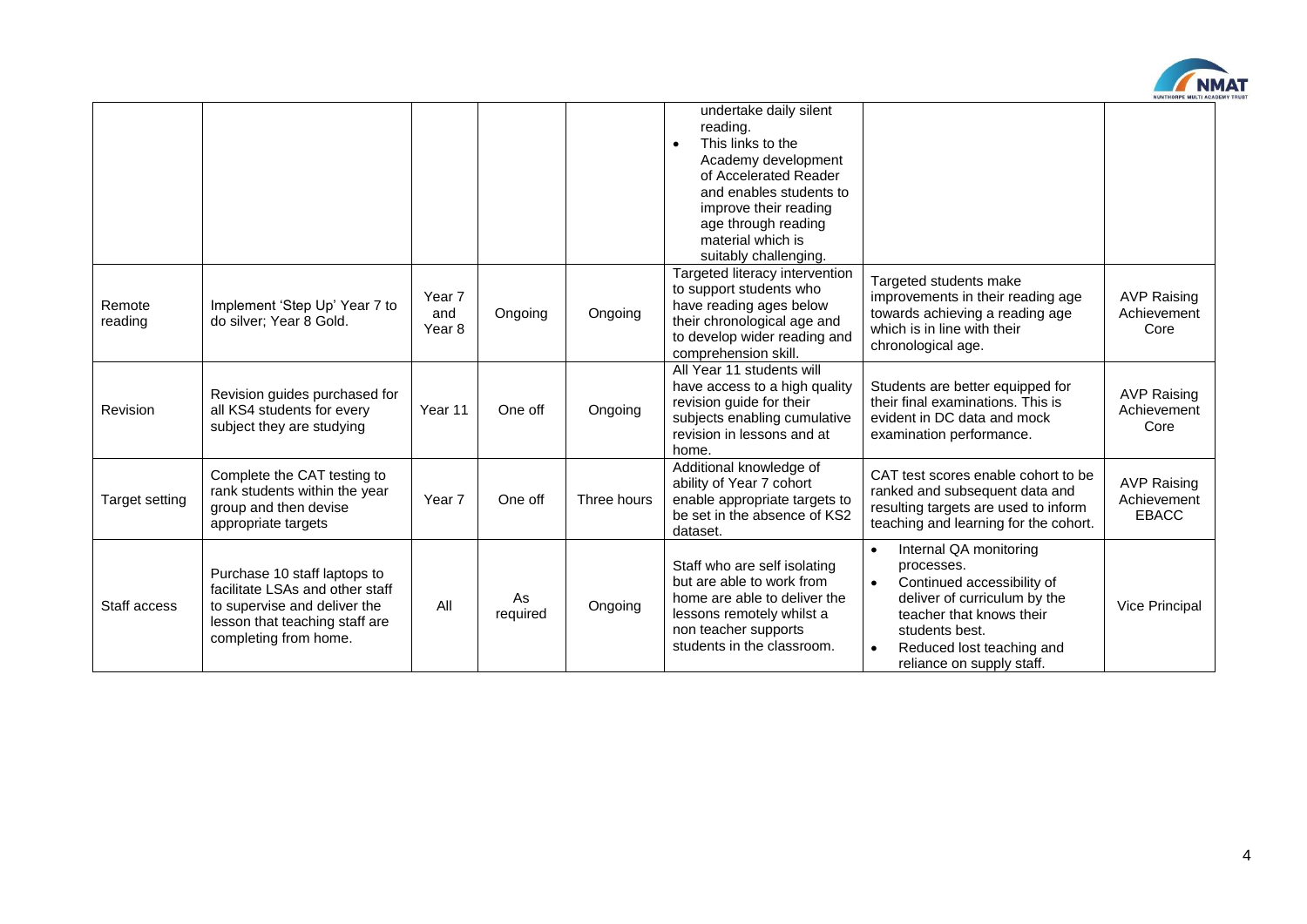

| <b>Parental Engagement</b><br><b>Barriers: 5</b> |                                                                                                                                                           |                |                        |                                    |                                                                                                                                                                                                                                                                                                                   |                                                                                  |                                                   |  |
|--------------------------------------------------|-----------------------------------------------------------------------------------------------------------------------------------------------------------|----------------|------------------------|------------------------------------|-------------------------------------------------------------------------------------------------------------------------------------------------------------------------------------------------------------------------------------------------------------------------------------------------------------------|----------------------------------------------------------------------------------|---------------------------------------------------|--|
| Area                                             | <b>Intervention</b>                                                                                                                                       | Year<br>Group  | Frequency              | Length of<br>intervention<br>cycle | Intended outcome and<br>success criteria                                                                                                                                                                                                                                                                          | How will we know it has been<br>implemented well?                                | <b>Staff Lead</b>                                 |  |
| Remote<br>parents<br>evenings                    | Purchase annual subscription<br>to School Cloud to organise<br>remote parents' evenings,<br>celebration evenings and<br>Careers/Options evenings.         | All            | Throughout<br>the year | Ongoing                            | Reduce workload in<br>$\bullet$<br>school by moving to<br>electronic appointment<br>system, which also<br>hosts video<br>appointment.<br>Improve accessibility for<br>parents and carers to<br>parent evenings by<br>offering increased<br>flexibility. This also<br>supports when parents<br>are self-isolating. | School Cloud attendance data and<br>feedback from parents/carers.                | <b>AVP Raising</b><br>Achievement<br><b>EBACC</b> |  |
| Remote                                           | Remote Year 11 and Year 10                                                                                                                                | Year 10<br>and |                        |                                    | All KS4 parents are aware of<br>what their children are doing,                                                                                                                                                                                                                                                    |                                                                                  |                                                   |  |
| parents<br>evenings                              | information evenings. Year 11<br>Revision website.                                                                                                        | Year 11        |                        |                                    | and need to do in school.                                                                                                                                                                                                                                                                                         |                                                                                  |                                                   |  |
| Year 11 parental<br>communications               | One year contract for an<br>additional Year 11 pastoral<br>manager to proactively engage<br>with and respond to<br>parents/carers of Year 11<br>students. | Year 11        | As<br>required         | 12 months                          | All Year 11 parents are<br>aware of what their children<br>are doing and need to do in<br>school.                                                                                                                                                                                                                 | Positive parent/carer feedback<br>Increased parental<br>$\bullet$<br>engagement. | <b>AVP</b><br>Behaviour and<br>Attitudes          |  |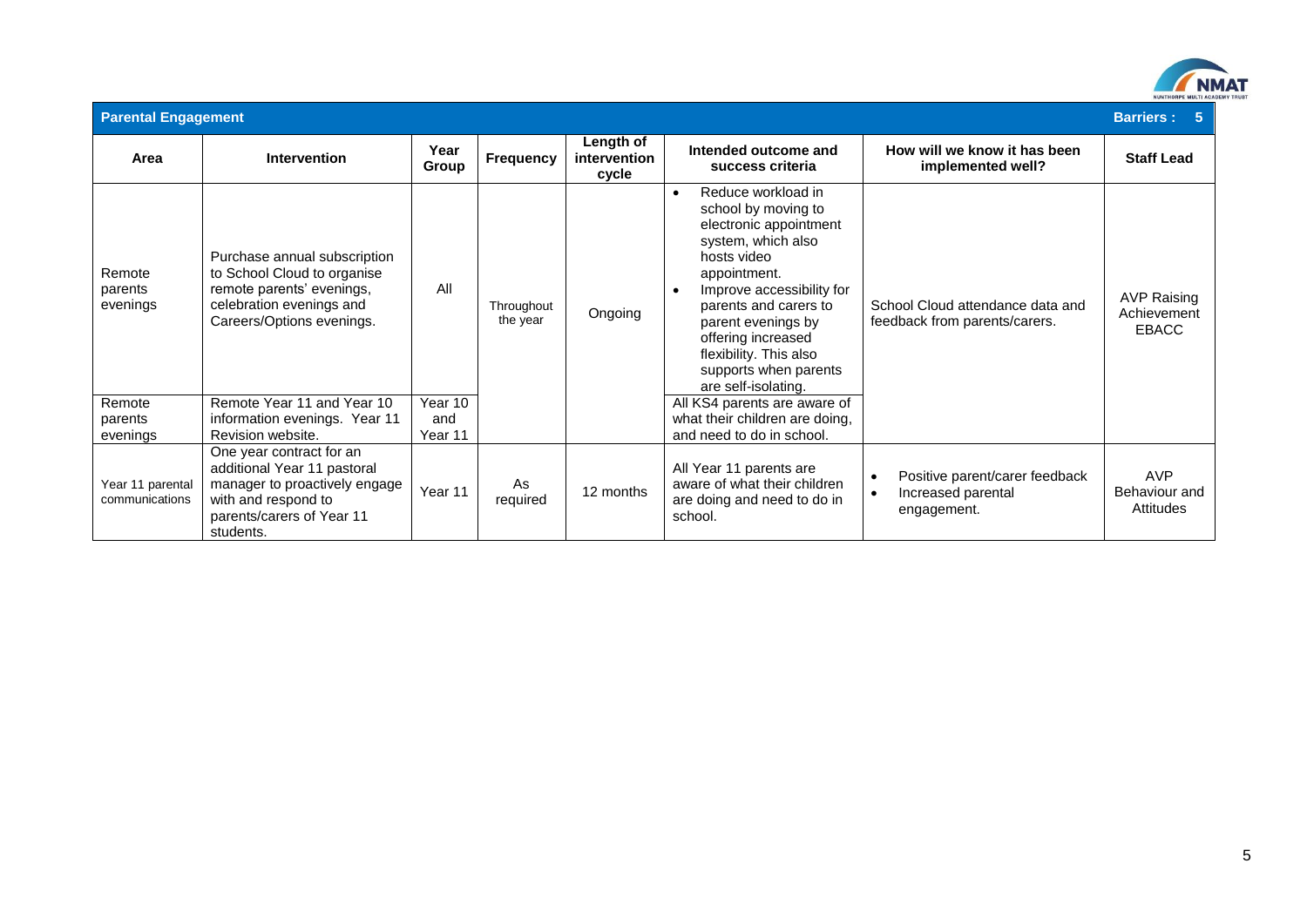

| <b>Intervention and Tuition</b>           |                                                                                                                                                      |                           |                         |                                    |                                                                                                                                                                                                                                                                                                                                                                                                                                        |                                                                                                                                                                                            | Barriers: 1 and 2  |
|-------------------------------------------|------------------------------------------------------------------------------------------------------------------------------------------------------|---------------------------|-------------------------|------------------------------------|----------------------------------------------------------------------------------------------------------------------------------------------------------------------------------------------------------------------------------------------------------------------------------------------------------------------------------------------------------------------------------------------------------------------------------------|--------------------------------------------------------------------------------------------------------------------------------------------------------------------------------------------|--------------------|
| Area                                      | Intervention                                                                                                                                         | Year<br>Group             | <b>Frequency</b>        | Length of<br>intervention<br>cycle | Intended outcome and<br>success criteria                                                                                                                                                                                                                                                                                                                                                                                               | How will we know it has been<br>implemented well?                                                                                                                                          | <b>Staff Lead</b>  |
| Curriculum<br>catch up                    | Full Year 11 and Year 13<br>intervention timetable in place<br>for all subjects.                                                                     | Year 11<br>and<br>Year 13 | Weekly                  | Half term                          | Intervention sessions<br>$\bullet$<br>respond to gaps<br>identified in lesson time                                                                                                                                                                                                                                                                                                                                                     |                                                                                                                                                                                            |                    |
| Curriculum<br>catch up                    | <b>Additional Catch up</b><br>opportunities identified for<br>targeted students to complete<br>twilight and weekend<br>interventions.                | All                       | One off<br>intervention | 6 week<br>intervention             | and ensure Year 11<br>students are able to<br>catch up.<br>Range of students able<br>$\bullet$<br>to access support for                                                                                                                                                                                                                                                                                                                |                                                                                                                                                                                            |                    |
| Catch up<br>curriculum                    | Additional intensive Catch up /<br>Master class opportunities<br>identified for targeted students<br>to complete Holiday<br>interventions.           | Year 11                   | One off<br>intervention | 5 hour input                       | areas, which are of<br>particular concern to<br>them.<br>Improved student<br>$\bullet$<br>confidence as these<br>sessions will help them<br>to focus their revision.<br>Nunthorpe Academy<br>$\bullet$<br>students respond<br>particularly well to their<br>own teachers. This will<br>allow in-house revision<br>material to be shared<br>with students on Google<br>Classroom.<br>All Y11 able to complete<br>$\bullet$<br>homework. | Attendance data.<br>$\bullet$<br>Data Capture and assessment<br>$\bullet$<br>trackers.<br>$\bullet$<br>Students are more confident<br>and better equipped for their<br>final examinations. | Head of<br>School  |
| Curriculum<br>catch up and<br>enhancement | Weekly Y11 homework and<br>catch up session.                                                                                                         | Year 11                   | Ongoing<br>intervention | Ongoing                            | All Y11 able to complete<br>homework.                                                                                                                                                                                                                                                                                                                                                                                                  |                                                                                                                                                                                            | HoDs               |
| Core catch up                             | Year 11 tutor groups<br>implemented for additional<br>English, maths and science<br>catch up input by subject<br>specialists                         | Year 11                   | ongoing                 | Throughout<br>the year             | Intervention responds to<br>gaps identified in lesson<br>time and ensure Year 11<br>students are able to                                                                                                                                                                                                                                                                                                                               |                                                                                                                                                                                            | Head of Year<br>11 |
| Laptops for<br>intervention               | 30 additional laptops for each<br>Year 11 Band (2) to enable<br>Year 11 students to access<br>during lessons and complete<br>additional intervention | Year 11                   | ongoing                 | Ongoing                            | catch up.<br>Range of students able<br>$\bullet$<br>to access support for<br>areas, which are of                                                                                                                                                                                                                                                                                                                                       |                                                                                                                                                                                            | Head of Year<br>11 |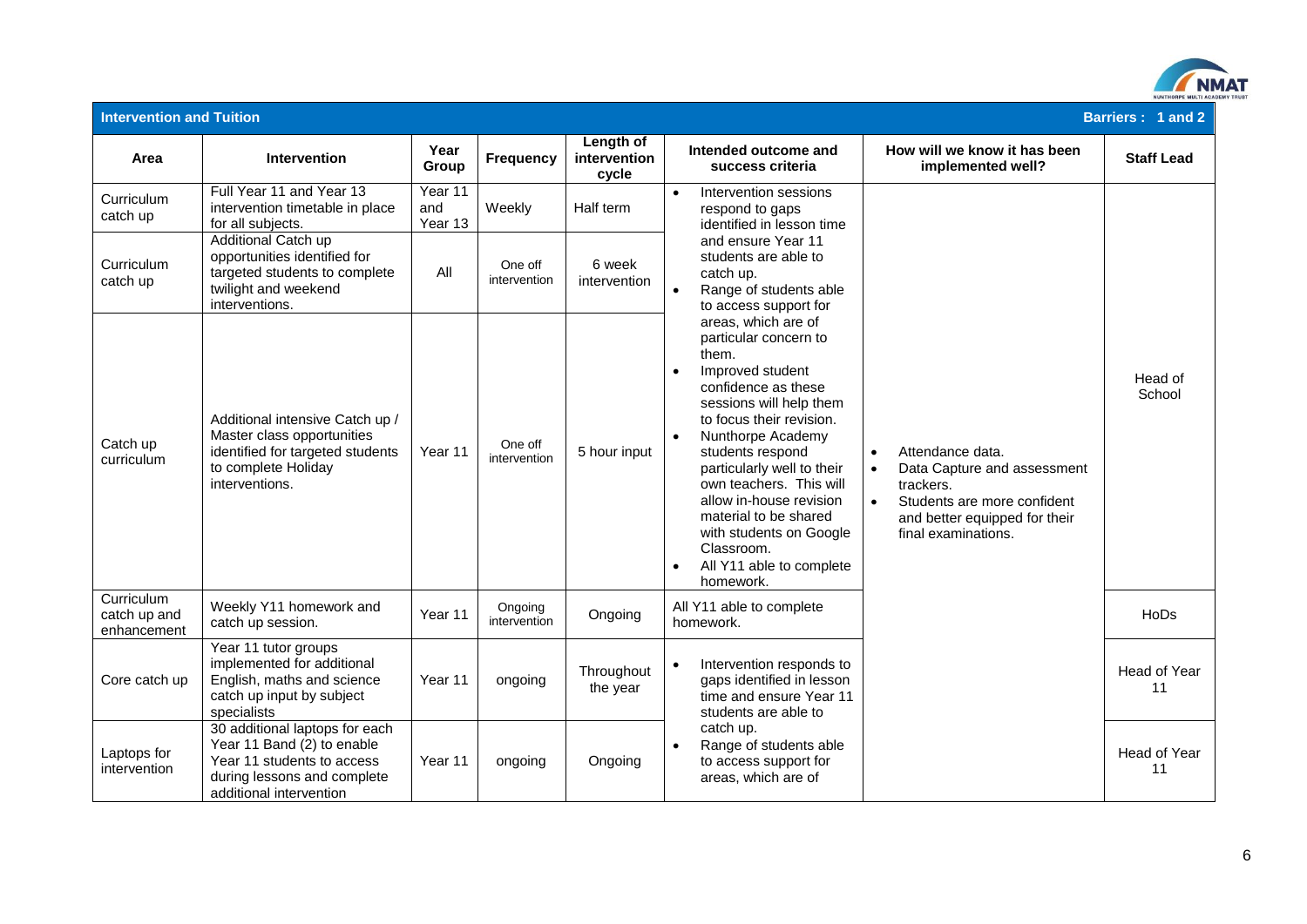

| NTP catch up                | <b>National tutoring</b><br>programme (TBC - still<br>investigating possibilities<br>and staffing)<br>Brilliant Club - 1:3 tuition<br>in English, maths,<br>science. Focus on DAC<br>students who are not<br>engaging in remote<br>learning. This involves 15<br>$x$ 60 minute session for 6<br>students in 2 group of 3.<br>$\bullet$<br>Fleet tutors -1:3 tuition in<br>English, maths, science.<br>Focus on SEND student<br>who cannot access<br>remote learning on their<br>own.<br>Academic mentor in the<br>$\bullet$<br>Academy for the year<br>starting from<br>January/February.<br>Focus on Y11 students<br>English and maths. | Year 11                 | See<br>Intervention<br>column | See<br>intervention<br>column | particular concern to<br>them.<br>Improved student<br>confidence as these<br>sessions will help the to<br>focus their revision.<br>All Y11 able to complete<br>$\bullet$<br>homework. |                                                                                                                                                                                                                                  | <b>AVP Raising</b><br>Achievement<br>Open |
|-----------------------------|------------------------------------------------------------------------------------------------------------------------------------------------------------------------------------------------------------------------------------------------------------------------------------------------------------------------------------------------------------------------------------------------------------------------------------------------------------------------------------------------------------------------------------------------------------------------------------------------------------------------------------------|-------------------------|-------------------------------|-------------------------------|---------------------------------------------------------------------------------------------------------------------------------------------------------------------------------------|----------------------------------------------------------------------------------------------------------------------------------------------------------------------------------------------------------------------------------|-------------------------------------------|
| Literacy catch<br><b>up</b> | Additional small group English<br>intervention with focus groups<br>informed by weekly<br>assessment tasks.                                                                                                                                                                                                                                                                                                                                                                                                                                                                                                                              | Year 7<br>and<br>Year 8 | Ongoing<br>intervention       | Ongoing                       | Identified KS3 students<br>receive targeted literacy<br>support to fill gaps and<br>support progress as a result<br>of impact of Covid-19.                                            | Attendance data.<br>$\bullet$<br>Data Capture and assessment<br>trackers.<br>Students are more confident<br>$\bullet$<br>and better equipped to access<br>their KS3 curriculum.                                                  | <b>AVP SENDCO</b>                         |
| Numeracy<br>catch up        | Additional small group maths<br>intervention with focus groups<br>informed by weekly<br>assessment tasks.                                                                                                                                                                                                                                                                                                                                                                                                                                                                                                                                | Year 7<br>and<br>Year 8 | Ongoing<br>intervention       | Ongoing                       | Identified KS3 students<br>receive targeted numeracy<br>support to fill gaps and<br>support progress as a result<br>of impact of Covid-19.                                            | Attendance data.<br>$\bullet$<br>Data Capture and assessment<br>trackers.<br>Students are more confident<br>$\bullet$<br>and better equipped to access<br>their KS3 maths curriculum.                                            | <b>AVP SENDCO</b>                         |
| Reading                     | Supervised daily silent reading<br>with review tasks to improve<br>'love of reading' and reading<br>ages. Assessed using Star<br>Reader package.                                                                                                                                                                                                                                                                                                                                                                                                                                                                                         | Years 7<br>and 8        | Daily                         | Whole year                    | Student literacy<br>development is not<br>hindered by Covid-19<br>restrictions with the<br>availability of<br>appropriately<br>challenging reading<br>material.                       | Reading age data shows<br>$\bullet$<br>students who have accessed<br>online books have reading ages<br>in line or above chronological<br>age. Those starting from a<br>lower base make rapid<br>progress towards<br>improvements | Vice Principal                            |